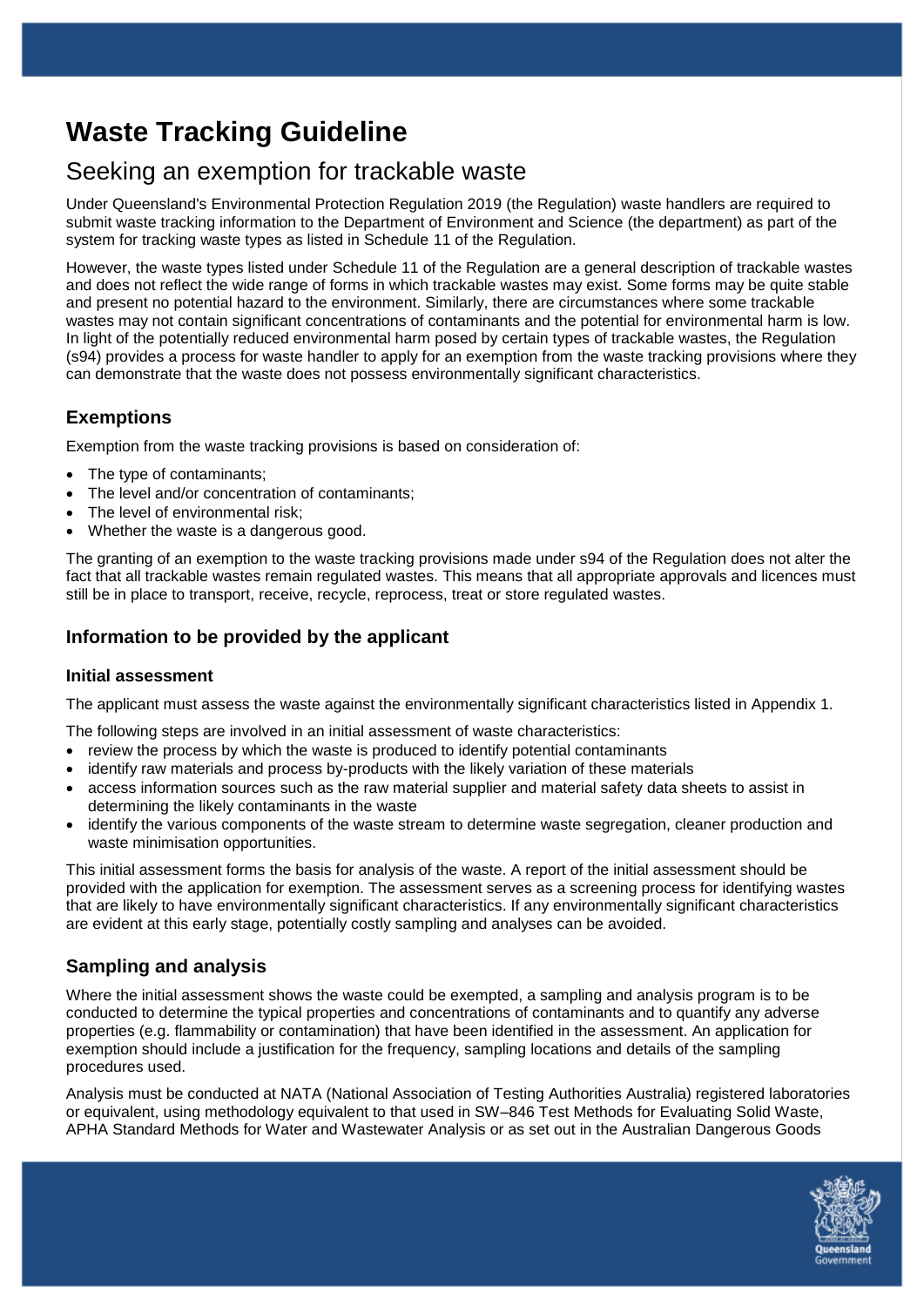Code.

Sufficient samples need to be taken at representative locations to ensure the waste is characterised, and that significant variations are identified. It is not possible to provide a standard rule for the number of samples required to sufficiently characterise waste streams, the sample number being dependant on the variation in the waste over time

Details on the Categorisation thresholds for solid tested waste refer to Schedule 9, Part 2 of the Regulation. For further details on Non-Regulated thresholds for tested waste refer to Schedule 9, Division 2 of the Regulation.

#### **Review of results**

Analytical results should be reviewed against the characteristics set out in Schedule 18 of the Regulation (see Appendix 1). The first step is to ascertain whether the waste is a Class 1, 3, 4, 5, 6, 8 or 9 dangerous good. If the waste is not a dangerous good, then an assessment of environmental impacts should be undertaken. The degree of environmental impact depends on the concentration of contaminants in the waste and the availability of those contaminants to receptors in the environment.

In order to assist industry in assessing its waste for possible exemptions, categorisation thresholds for solid tested waste are outlined in Schedule 9, Part 2 and Division 2 for Non-Regulated thresholds for tested waste (solid and liquid) in the Regulation.

The tables do not provide an exhaustive list of contaminants, but list those contaminants commonly found in solid and liquid wastes. A contaminant-specific assessment should be conducted for unlisted contaminants.

If the applicant is able to demonstrate that the concentration of contaminants in the trackable waste is less than the threshold values, then the waste may be exempted from tracking. If the waste contains concentrations of contaminant(s) above the threshold, then a more detailed assessment of the availability of the contaminant(s) should be undertaken if the exemption application is to proceed. An appropriate test procedure is the USEPA Toxicity Characteristics Leaching Procedure (TCLP) for solid wastes, which provides an estimate of the solubility of contaminants.

#### **More information**

For more information visit the department's website www.des.qld.gov.au, phone the department's Waste Tracking and Contaminated Unit on (07) 3330 5677 or email waste.track@des.qld.gov.au.

## **Disclaimer**

While this document has been prepared with care it contains general information and does not profess to offer legal, professional or commercial advice. The Queensland Government accepts no liability for any external decisions or actions taken on the basis of this document. Persons external to the Department of Environment and Science should satisfy themselves independently and by consulting their own professional advisors before embarking on any proposed course of action.